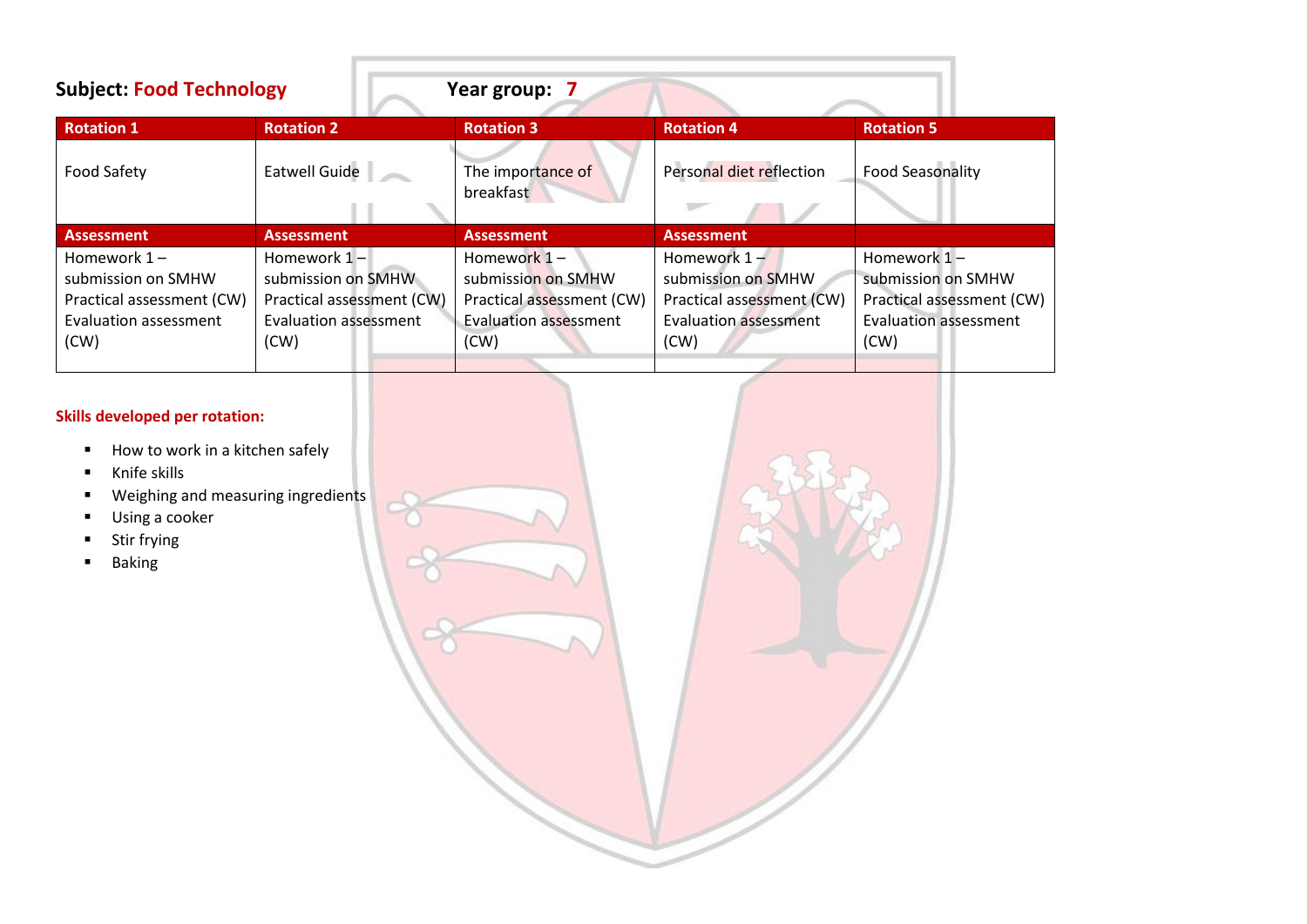| <b>Subject: Food Technology</b>                                   |                                                                   | Year group: 8                                                    |                                                                   |                                                                |
|-------------------------------------------------------------------|-------------------------------------------------------------------|------------------------------------------------------------------|-------------------------------------------------------------------|----------------------------------------------------------------|
| <b>Rotation 1</b>                                                 | <b>Rotation 2</b>                                                 | <b>Rotation 3</b>                                                | <b>Rotation 4</b>                                                 | <b>Rotation 5</b>                                              |
| Food Safety - practice<br>and retrieval                           | Food sustainability                                               | Recipe adaptation                                                | Food labelling                                                    | The catering Industry                                          |
| <b>Assessment</b>                                                 | <b>Assessment</b>                                                 | <b>Assessment</b>                                                | <b>Assessment</b>                                                 |                                                                |
| Homework $1 -$<br>submission on SMHW<br>Practical assessment (CW) | Homework $1 -$<br>submission on SMHW<br>Practical assessment (CW) | Homework $1-$<br>submission on SMHW<br>Practical assessment (CW) | Homework $1 -$<br>submission on SMHW<br>Practical assessment (CW) | Homework 1-<br>submission on SMHW<br>Practical assessment (CW) |
| Written assessment (CW)                                           | Written assessment (CW)                                           | Written assessment (CW)                                          | Written assessment (CW)                                           | Written assessment (CW)                                        |

### **Skills developed per rotation:**

- How to handle meat safely
- Food storage
- **■** Importance of using a food thermometer
- Different cooking methods
- How to make a recipe healthier
- Marinating
- Dough making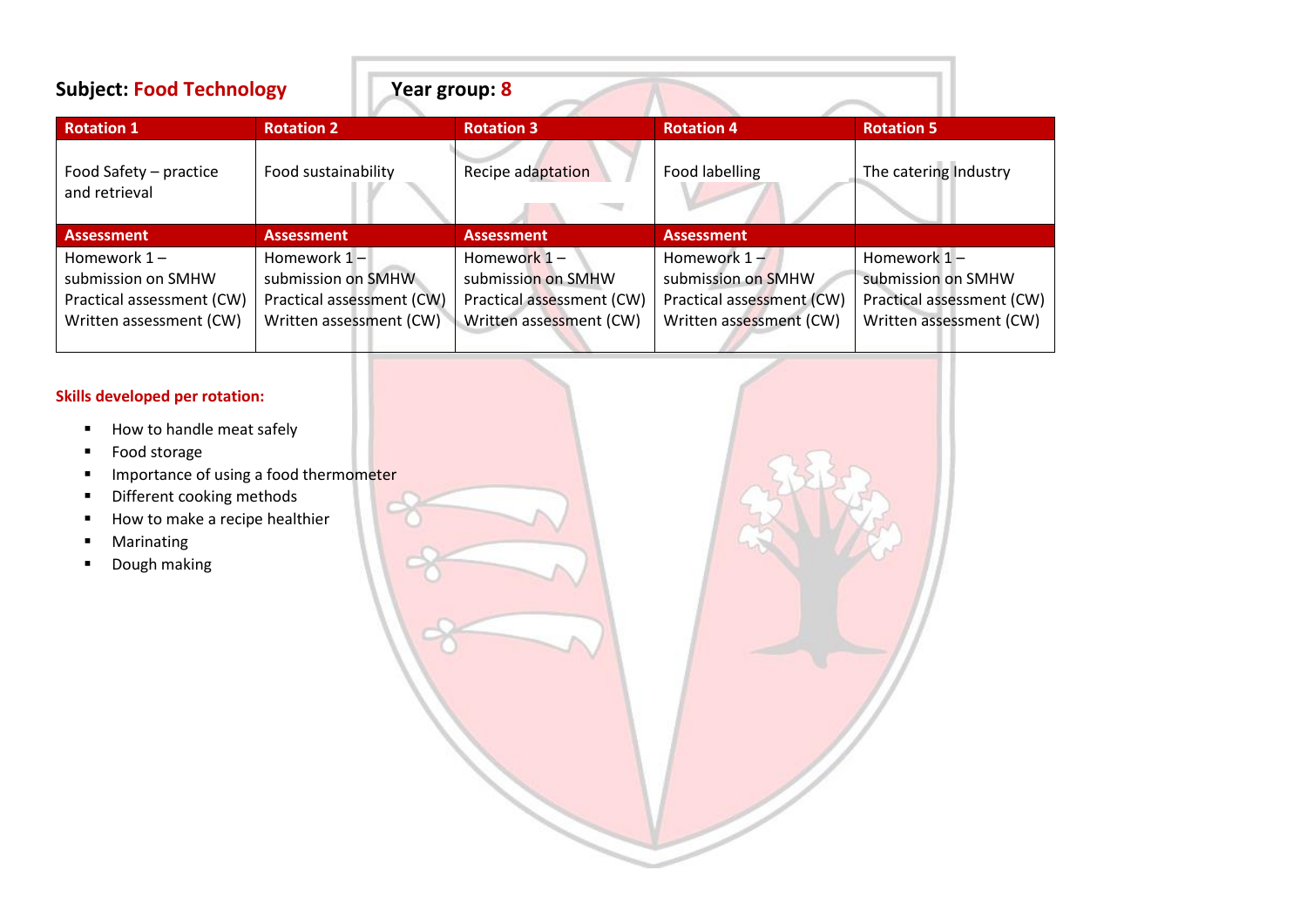# **Subject: Food Technology Year group: 9**

**GCSE title:** OCR GCSE Food Preparation and Nutrition

**Exam Board: OCR** 

Food preparation and Nutrition (01) written paper 50% of final grade, 100 marks 1 hour 20 minutes

Food investigation task (02 or 03) NEA 45 marks 15% of final grade

Food preparation task (04 or 05) NEA 105 marks 35% of final grade

| <b>Autumn 1</b>                                                  | <b>Autumn 2</b>                                    | <b>Spring 1</b>                                                                                   | <b>Spring 2</b>                                                     | <b>Summer 1</b>                                                                 | <b>Summer 2</b>                                                                                      |
|------------------------------------------------------------------|----------------------------------------------------|---------------------------------------------------------------------------------------------------|---------------------------------------------------------------------|---------------------------------------------------------------------------------|------------------------------------------------------------------------------------------------------|
| How to prepare yourself<br>and the environment<br>before cooking | Causes and prevention of<br>obesity                | Vegan and Vegetarian<br>What is the difference<br>between vegans and<br>vegetarians?              | Food labelling<br>What are the legal<br>requirements?               | Food provenance                                                                 | Introduction to OCR Food<br>preparation and Nutrition<br>The relationship between<br>diet and health |
| Food safety                                                      | Causes and prevention of<br>cardiovascular disease | What are religious dietary<br>needs?                                                              | Food sustainability<br>Food waste<br>Food miles<br>Carbon footprint | World foods project -<br>Research chefs and skills<br>from around the world     | Nutritional and dietary<br>needs of different groups<br>of people                                    |
| Healthy eating - balanced<br>diet                                | Causes and prevention of<br>diabetes               | Food recipe adaptations<br>How to adapt a recipe to<br>make it healthier and for<br>dietary needs | Food sustainability<br>Fair trade<br><b>Ethical issues</b>          | World foods project -<br><b>Research food dishes</b><br>from around the world   | Nutritional needs when<br>selecting recipes for<br>different groups of people                        |
| Healthy eating - exploring<br>the Eatwell guide                  | Studying different food<br>allergies               | <b>Food labelling</b><br>How to read a food label                                                 |                                                                     | World foods project $-$<br>Imply research by<br>creating an independent<br>dish |                                                                                                      |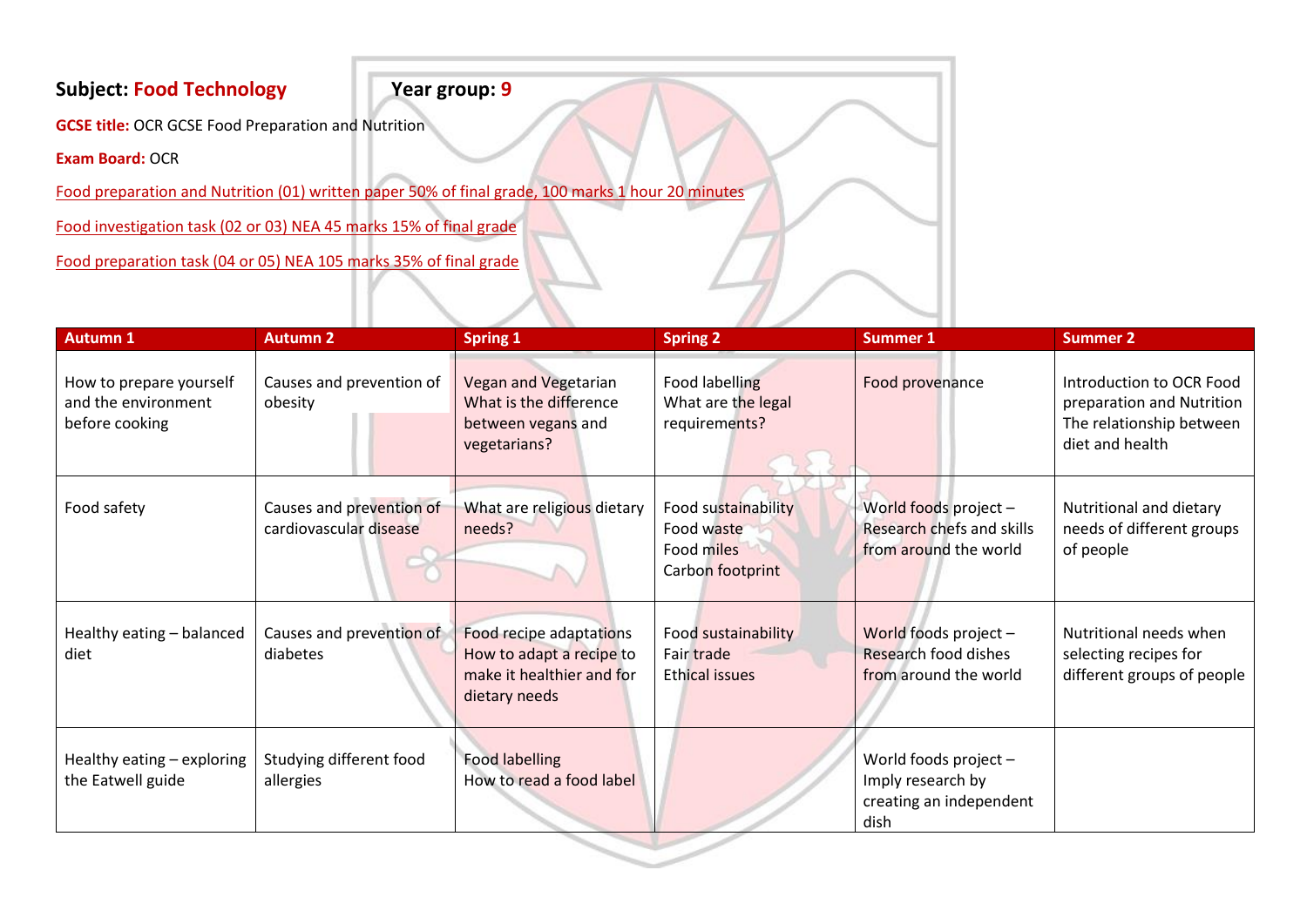| <b>Assessment</b>      | <b>Assessment</b> | <b>Assessment</b>                            | <b>Assessment</b> | <b>Assessment</b>     | <b>Assessment</b>      |
|------------------------|-------------------|----------------------------------------------|-------------------|-----------------------|------------------------|
| Homework: Quiz on show | In class written  | Questions to complete for   In class written |                   | Whole school internal | Homework: Quiz on show |
| my homework            | assessment        | homework                                     | assessment        | assessment            | my homework            |
|                        |                   |                                              |                   |                       |                        |

## **Resources to support independent learning:**

My Revision Notes: OCR GCSE Food Preparation and Nutrition Student eTextbook Exam board Textbook: OCR Food Preparation and Nutrition Revision Guide

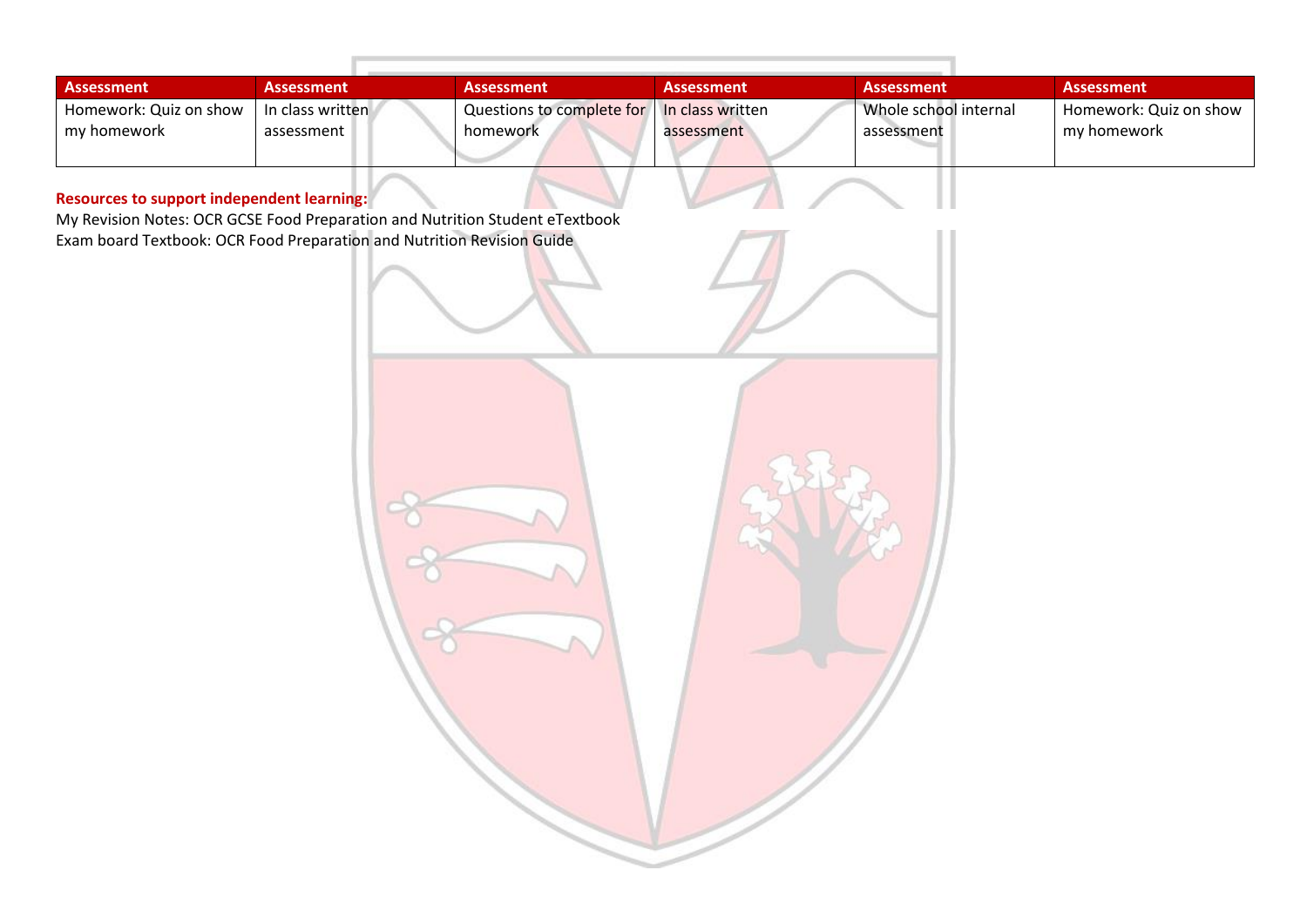# **Subject: Food Technology Year group: 10**

**GCSE title:** OCR GCSE Food Preparation and Nutrition

**Exam Board: OCR** 

Food preparation and Nutrition (01) written paper 50% of final grade, 100 marks 1 hour 20 minutes

Food investigation task (02 or 03) NEA 45 marks 15% of final grade

Food preparation task (04 or 05) NEA 105 marks 35% of final grade

| <b>Autumn 1</b>                                                                  | <b>Autumn 2</b>                         | <b>Spring 1</b>                                                    | <b>Spring 2</b>                                                                         | <b>Summer 1</b>                                                    | <b>Summer 2</b>                 |
|----------------------------------------------------------------------------------|-----------------------------------------|--------------------------------------------------------------------|-----------------------------------------------------------------------------------------|--------------------------------------------------------------------|---------------------------------|
| Nutritional needs when<br>selecting recipes for<br>different groups of<br>people | Fats                                    | <b>Vitamins and minerals</b>                                       | Food processing and<br>production                                                       | Development of culinary<br>traditions                              | Sensory properties              |
| Energy balance                                                                   | Carbohydrates                           | Water and nutrients in<br>food                                     | Food security                                                                           | Factors influencing food<br>choice                                 | Food safety – further<br>detail |
| Protein                                                                          | Healthy eating - linked to<br>nutrients | Food source and supply                                             | <b>Technological</b><br>developments to support<br>better health and food<br>production | Food science                                                       |                                 |
| <b>Assessment</b>                                                                | <b>Assessment</b>                       | <b>Assessment</b>                                                  | <b>Assessment</b>                                                                       | <b>Assessment</b>                                                  | <b>Assessment</b>               |
| Homework - online<br>questions on topics that<br>have been covered               | In class assessment                     | Homework - online<br>questions on topics that<br>have been covered | In class assessment                                                                     | Homework - online<br>questions on topics that<br>have been covered | Whole school GCSE mock<br>exam  |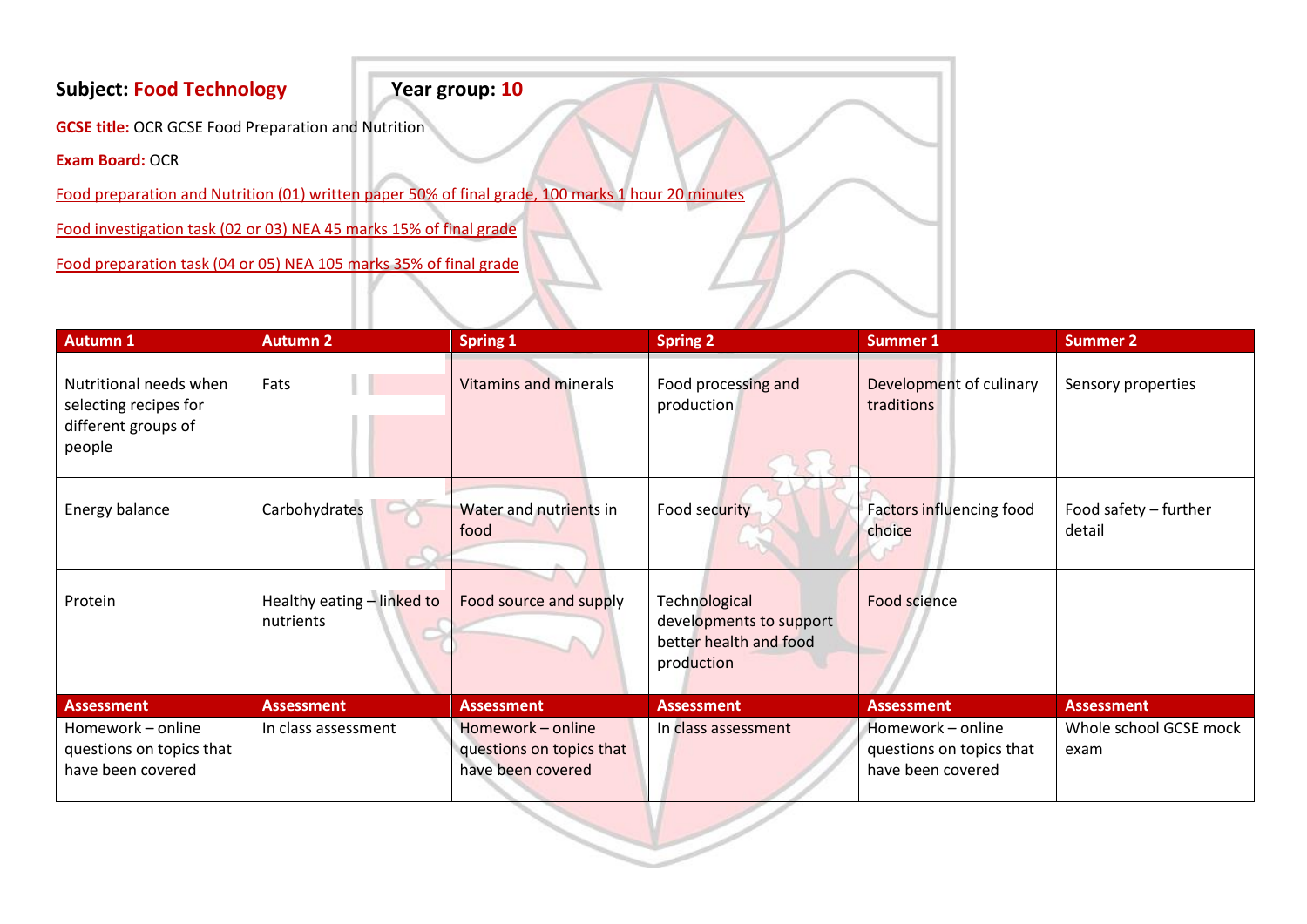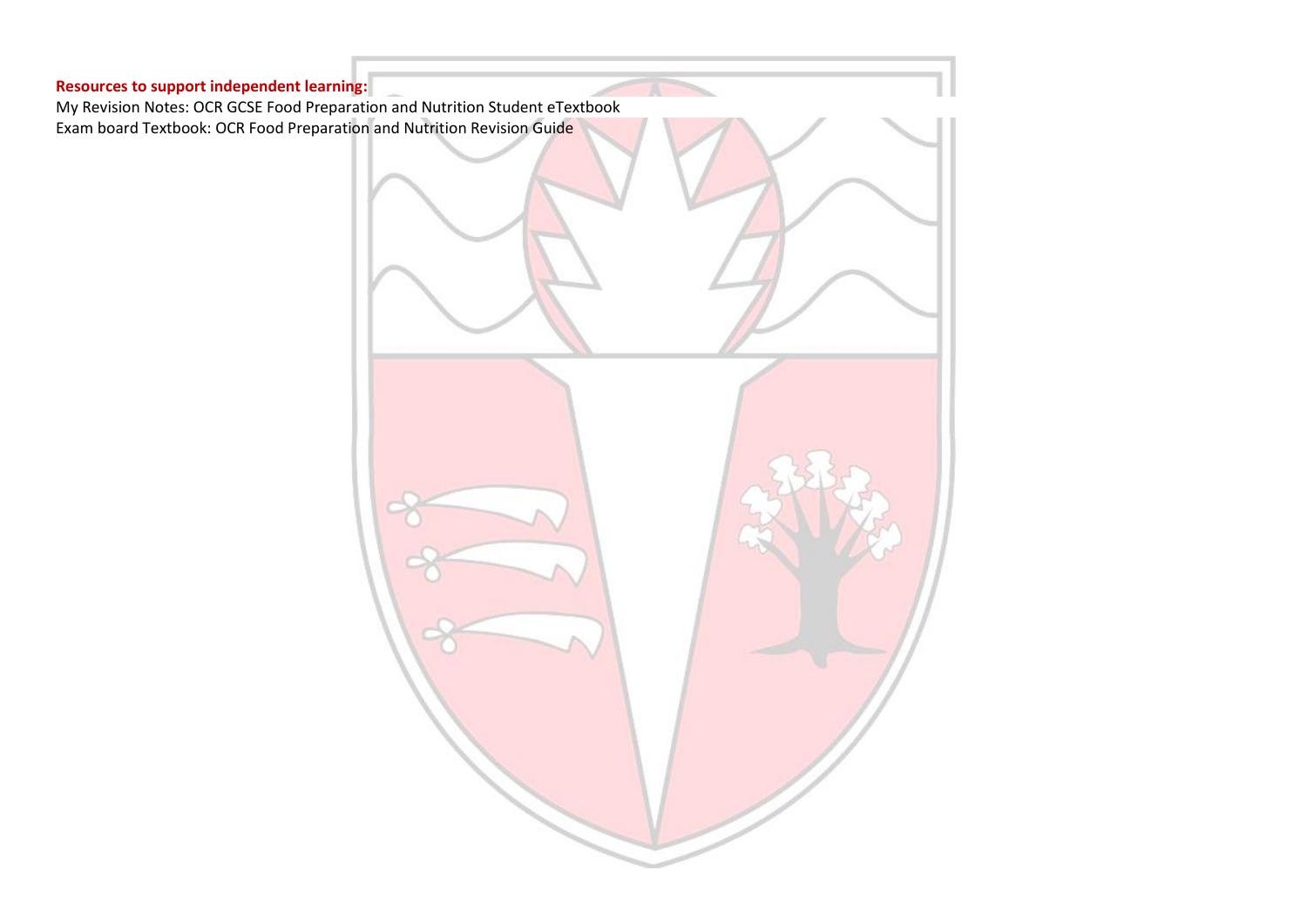# **Subject: Food Technology Year group: 11**

**GCSE title:** OCR GCSE Food Preparation and Nutrition

**Exam Board: OCR** 

Food preparation and Nutrition (01) written paper 50% of final grade, 100 marks 1 hour 20 minutes

Food investigation task (02 or 03) NEA 45 marks 15% of final grade

Food preparation task (04 or 05) NEA 105 marks 35% of final grade

| <b>Autumn 1</b>                                                                                                                  | <b>Autumn 2</b>                                                                                      | <b>Spring 1</b>              | <b>Spring 2</b>                                         | <b>Summer 1</b>      | <b>Summer 2</b> |
|----------------------------------------------------------------------------------------------------------------------------------|------------------------------------------------------------------------------------------------------|------------------------------|---------------------------------------------------------|----------------------|-----------------|
| Task 1 of NEA<br>What is the task and how<br>am I planning to<br>complete this?<br>Introduction and<br>research.                 | Evaluation of<br>observations and<br>findings                                                        | Final dish time plan         | Presentation and portion<br>control                     | <b>Exam Revision</b> |                 |
| Scientific investigation<br>into all of the functional<br>and chemical properties<br>of a commodity/<br>ingredients for the task | <b>Task 2 Preparation</b><br>Plan: Reasons for<br>selection choice of dishes<br>relating to the task | Practice skills Theory input | Preparation of 3 dishes<br>based on the theme           |                      |                 |
| Production of a<br>comprehensive analysis<br>with a wide range of<br>opinions and viewpoints                                     | Sensory/nutritional<br>choice Costs                                                                  |                              | Analysis and evaluation:<br>evidence of sensory testing |                      |                 |